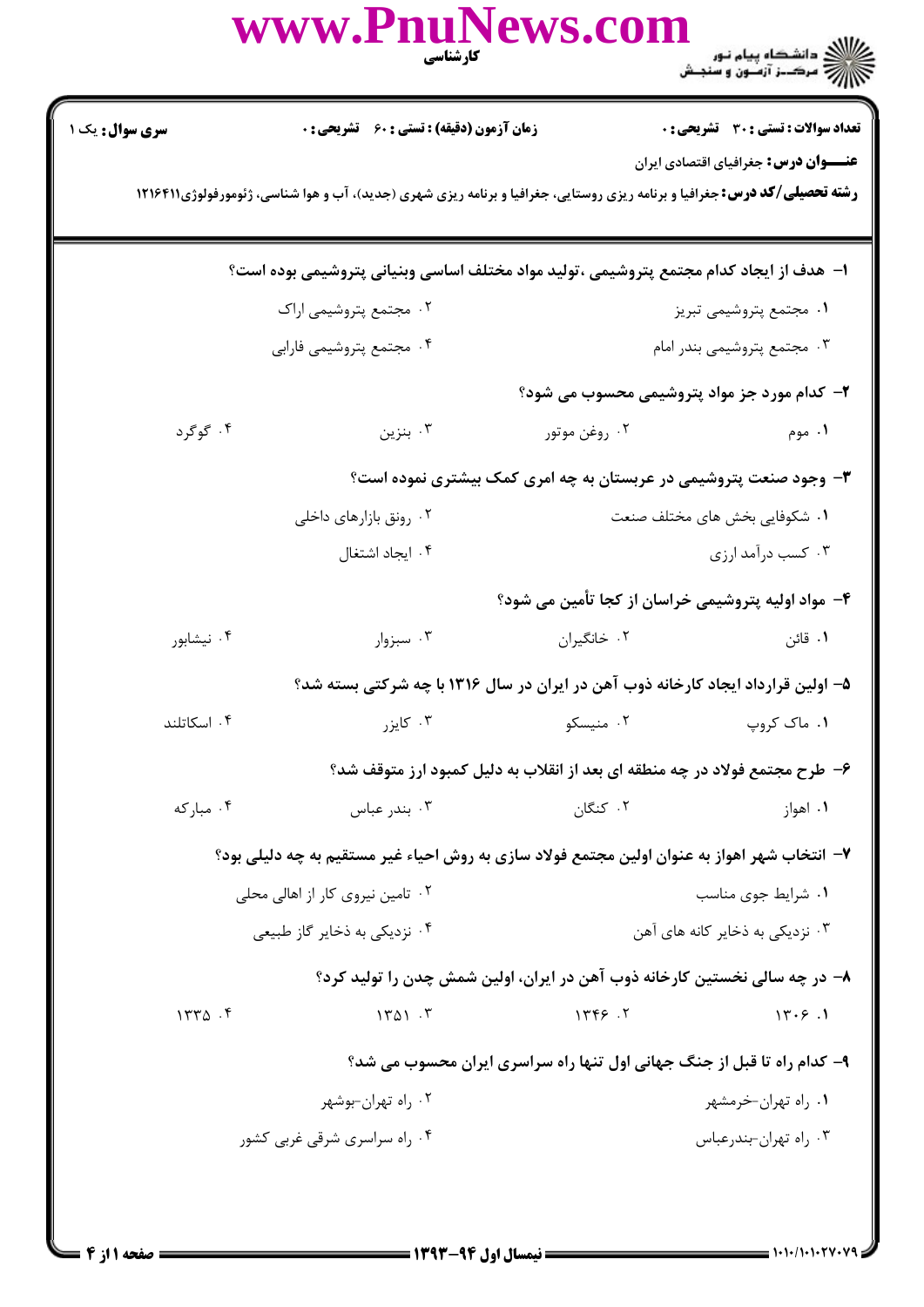|                                                                                                                                                                                 | www.PnuNews.com                                                                                            | <b>کار شناسی</b><br>مسینی                  | )))))<br>))))))) دانشگاه پیام نور<br>))))))) مرک_ز آزمـون و سنجـش                  |  |  |  |  |
|---------------------------------------------------------------------------------------------------------------------------------------------------------------------------------|------------------------------------------------------------------------------------------------------------|--------------------------------------------|------------------------------------------------------------------------------------|--|--|--|--|
| <b>سری سوال : ۱ یک</b>                                                                                                                                                          | زمان آزمون (دقیقه) : تستی : 60 ٪ تشریحی : 0                                                                |                                            | <b>تعداد سوالات : تستی : 30 ٪ تشریحی : 0</b>                                       |  |  |  |  |
| <b>عنـــوان درس:</b> جغرافیای اقتصادی ایران<br><b>رشته تحصیلی/کد درس:</b> جغرافیا و برنامه ریزی روستایی، جغرافیا و برنامه ریزی شهری (جدید)، آب و هوا شناسی، ژئومورفولوژی1۲۱۶۴۱۱ |                                                                                                            |                                            |                                                                                    |  |  |  |  |
|                                                                                                                                                                                 | ∙ا− کدام سطح از شبکه جاده های کشور با هدف کاهش مرکزیت تهران ۖ وتامین ارتباطات افقی در سطح کشورپیش بینی شده |                                            | است؟                                                                               |  |  |  |  |
| ۰۴ سطح چهار                                                                                                                                                                     |                                                                                                            | ۲. سطح دو سه سه ۲. سطح سه                  | ٠١. سطح يک                                                                         |  |  |  |  |
|                                                                                                                                                                                 |                                                                                                            |                                            | 11- كليه تاسيسات وتجهيزات كدام بندر متعلق به شركت ملى نفت ايران است؟               |  |  |  |  |
| ۰۴ بندر بوشهر                                                                                                                                                                   | ۰۳ بندر ماهشهر                                                                                             | ۰۲ بندر آبادان                             | ۰۱ بندر خرمشهر                                                                     |  |  |  |  |
|                                                                                                                                                                                 |                                                                                                            |                                            | ۱۲– کدام مورد از شرکتهای هواپیمایی بعد از انقلاب است؟                              |  |  |  |  |
| ۰۴ ایران ایراتور                                                                                                                                                                | ۰۳ هوراسمان                                                                                                | ۰۲ ایر سرویس                               | ۰۱ پارس ایر                                                                        |  |  |  |  |
|                                                                                                                                                                                 |                                                                                                            |                                            | ۱۳- شرکت ملی نفت کش های ایران اولین نفت کش های خود را از کدام کشور خریداری کرد؟    |  |  |  |  |
| ۰۴ فرانسه                                                                                                                                                                       |                                                                                                            |                                            |                                                                                    |  |  |  |  |
|                                                                                                                                                                                 |                                                                                                            |                                            | ۱۴- كدام واقعه نقطه عطفي در ساختار نظام حمل ونقل وشكل گيري وظايف آن بود؟           |  |  |  |  |
|                                                                                                                                                                                 | ٠٢ تغيير نام وزارت راه به وزارت راه وترابري                                                                | ٠١ تاسيس وزارت فوائد عامه                  |                                                                                    |  |  |  |  |
| ۰۴ تاسیس وزارت طرق وشوارع                                                                                                                                                       |                                                                                                            | ۰۳ تغییر نام وزارت طرق وشوارع به وزارت راه |                                                                                    |  |  |  |  |
| ۱۵– کدام گروه از ناوهای مورد استفاده ایرانیان در قدیم، کشتی های باری را تشکیل می دادند وبرای تامین تدارکات به کار می<br>رفتند؟                                                  |                                                                                                            |                                            |                                                                                    |  |  |  |  |
| ۰۴ ناوهای جنگی                                                                                                                                                                  | ۰۳ آمفی بی                                                                                                 | ۰۲ آمفی بر                                 | ۰۱ لوژستیک                                                                         |  |  |  |  |
|                                                                                                                                                                                 |                                                                                                            |                                            | ۱۶– کدام شیوه حمل ونقل، بیشتر موجب آلودگی  هوا میشود؟                              |  |  |  |  |
| ۰۴ حملونقل ريلي                                                                                                                                                                 | ۰۳ حملونقل دريايي                                                                                          | ۰۲ حمل ونقل جادهای                         | ۰۱ حملونقل هوایی                                                                   |  |  |  |  |
|                                                                                                                                                                                 |                                                                                                            |                                            | ۱۷– کدام سد جز شاهکارهای سد سازی ایران در دوره صفویه ساخته شده است؟                |  |  |  |  |
| ۰۴ سد فرقان ساوه                                                                                                                                                                | ۰۳ سد قهرود کاشان                                                                                          | ۰۲ سد قمصر کاشان                           | ٠١. بند فريمان خراسان                                                              |  |  |  |  |
|                                                                                                                                                                                 |                                                                                                            |                                            | ۱۸– بیشترین وکمترین میزان تولید گندم به ترتیب مربوط به کدام استانهای کشور می باشد؟ |  |  |  |  |
|                                                                                                                                                                                 | ۰۲ اصفهان، سیستان وبلوچستان                                                                                |                                            | ۰۱ خراسان، يزد                                                                     |  |  |  |  |
|                                                                                                                                                                                 | ۰۴ فارس، ايلام                                                                                             |                                            | ۰۳ خوزستان، کرمان                                                                  |  |  |  |  |
|                                                                                                                                                                                 |                                                                                                            |                                            |                                                                                    |  |  |  |  |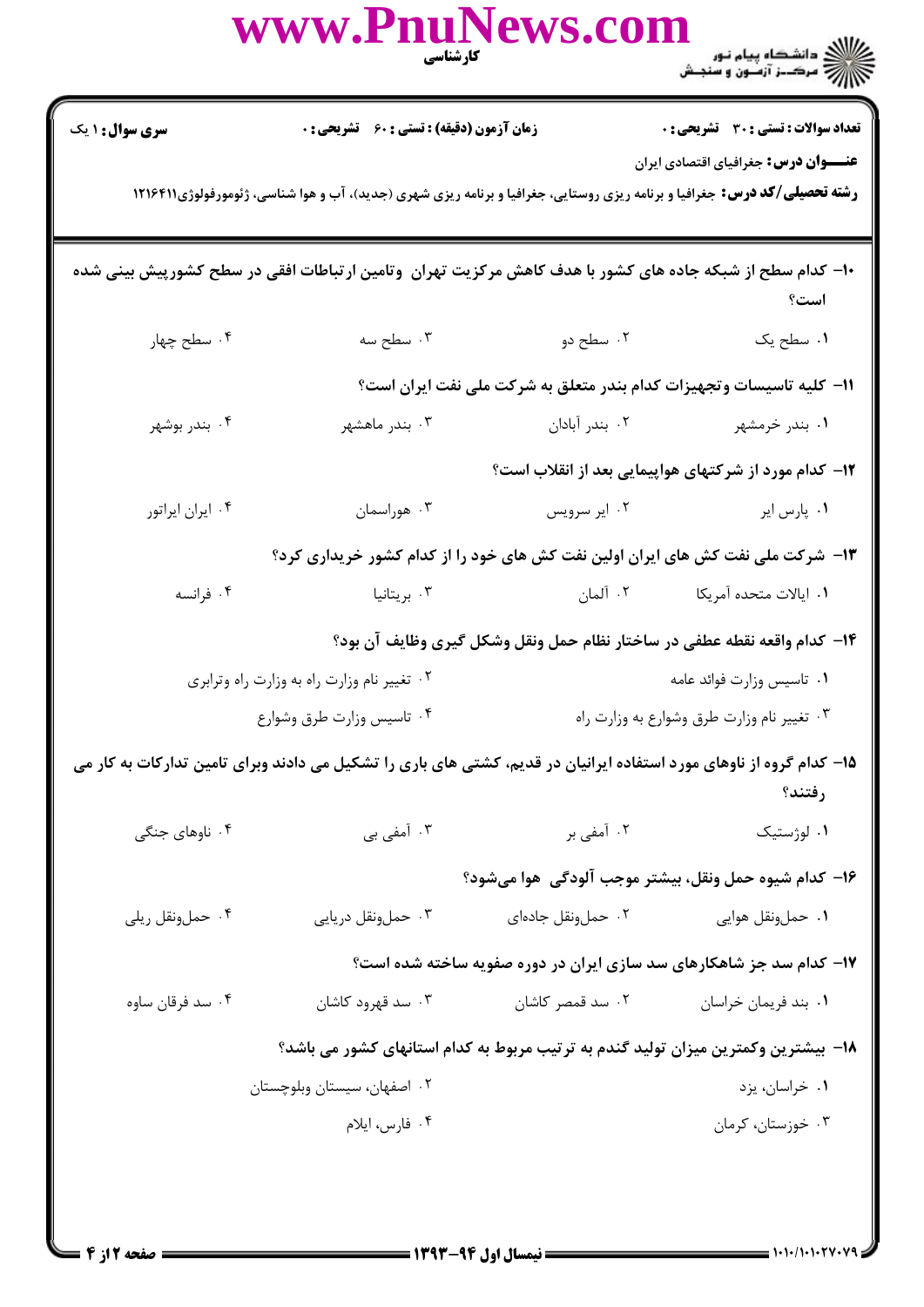|                                                                                                                                                                          |                                                                          | www.PnuNews.com<br><b>کار شناسی</b>                                                                             |                                              |  |  |  |  |
|--------------------------------------------------------------------------------------------------------------------------------------------------------------------------|--------------------------------------------------------------------------|-----------------------------------------------------------------------------------------------------------------|----------------------------------------------|--|--|--|--|
| <b>سری سوال : ۱ یک</b>                                                                                                                                                   | <b>زمان آزمون (دقیقه) : تستی : 60 ٪ تشریحی : 0</b>                       |                                                                                                                 | <b>تعداد سوالات : تستی : 30 - تشریحی : 0</b> |  |  |  |  |
| عنـــوان درس: جغرافیای اقتصادی ایران<br><b>رشته تحصیلی/کد درس:</b> جغرافیا و برنامه ریزی روستایی، جغرافیا و برنامه ریزی شهری (جدید)، آب و هوا شناسی، ژئومورفولوژی۱۲۱۶۴۱۱ |                                                                          |                                                                                                                 |                                              |  |  |  |  |
|                                                                                                                                                                          |                                                                          |                                                                                                                 | ۱۹– در کدام استانها کشت برنج انجام میشود؟    |  |  |  |  |
|                                                                                                                                                                          | ۰۲ گیلان ،خراسان ، همدان                                                 |                                                                                                                 | ٠١ خوزستان ، فارس خراسان                     |  |  |  |  |
|                                                                                                                                                                          | ۰۴ گیلان، خوزستان، فارس                                                  |                                                                                                                 | ۰۳ گیلان، یزد،کرمان                          |  |  |  |  |
| ۲۰– کشت چغندر قنداز چه سالی و همراه با تأسیس کدام کارخانه چغندر قند در ایران متداول شد؟                                                                                  |                                                                          |                                                                                                                 |                                              |  |  |  |  |
| ۰۲ سال ۱۳۲۵-کارخانه چغندر قند خوزستان                                                                                                                                    |                                                                          | ۰۱ سال ۱۳۱۰-کارخانه چغندر قند کرج                                                                               |                                              |  |  |  |  |
|                                                                                                                                                                          | ۰۴ سال ۱۳۲۸-کارخانه چغندر قند آذربایجان                                  |                                                                                                                 | ۰۳ سال ۱۳۲۱-کارخانه چغندر قند فارس           |  |  |  |  |
|                                                                                                                                                                          |                                                                          | <b>۲۱</b> - پایه اساسی اقتصادی کشورهایی نظیر کوبا بر  تولید کدام محصول کشاورزی وعرضه آن در بازار جهانی می باشد؟ |                                              |  |  |  |  |
| ۰۴ دانه های روغنی                                                                                                                                                        | ۰۲ شکر میبه سال ۲۰۰                                                      |                                                                                                                 | ۰۱ قند                                       |  |  |  |  |
|                                                                                                                                                                          |                                                                          | ۲۲– کدام محصول زراعی ایران در تولید روغن نباتی و محصولات پاککننده کاربرد دارد؟                                  |                                              |  |  |  |  |
| ۰۴ نیشکر                                                                                                                                                                 | بنبه $\cdot$ ۳                                                           | ۰۲ چغندر                                                                                                        | ۰۱ خرما                                      |  |  |  |  |
|                                                                                                                                                                          |                                                                          | ۲۳- نخستین بهره برداری آزمایشی از کارخانه نیشکر در چه سالی و در کدام استان آغاز شد؟                             |                                              |  |  |  |  |
| ۰۲ سال ۱۳۲۱، خراسان                                                                                                                                                      |                                                                          |                                                                                                                 | ۰۱ ۱۳۴۰سال، خوزستان                          |  |  |  |  |
|                                                                                                                                                                          | ۰۴ سال ۱۳۲۵، مازندران                                                    |                                                                                                                 | ۰۳ سال ۱۳۲۸، فارس                            |  |  |  |  |
|                                                                                                                                                                          | ۲۴- وسیع ترین وپیوسته ترین کشتزارهای پنبه در کدام نواحی ایران وجود دارد؟ |                                                                                                                 |                                              |  |  |  |  |
| ۰۲ منطقه خراسان وکرمان                                                                                                                                                   |                                                                          |                                                                                                                 | ٠١ منطقه گرگان وگنبد                         |  |  |  |  |
|                                                                                                                                                                          | ۰۴ منطقه اصفهان وأذربايجان شرقي                                          |                                                                                                                 | ۰۳ منطقه فارس واستان مركزى                   |  |  |  |  |
|                                                                                                                                                                          | ۲۵- برای نخستین بار بذر چای در چه سالی واز چه کشوری به ایران آورده شد؟   |                                                                                                                 |                                              |  |  |  |  |
| ۰۴ ۱۳۲۰شمسی-هند                                                                                                                                                          | ۰۳ . ۱۳۰۵شمسی-چین                                                        | ۰۲ ۱۲۷۵ شمسی-هند                                                                                                | ۰۱ ۱۳۱۰ شمسی-چین                             |  |  |  |  |
|                                                                                                                                                                          |                                                                          | ۲۶- چقدر از مراتع ایران جزء مراتع خوب، و چقدر آن جزء مراتع متوسط وضعیف هستند؟                                   |                                              |  |  |  |  |
|                                                                                                                                                                          | ۰۲ میلیون هکتار-۴۰ میلیون هکتار                                          |                                                                                                                 | ۰۱ ۱۶میلیون هکتار-۵۵میلیون هکتار             |  |  |  |  |
|                                                                                                                                                                          | ۰۴ ۰.۴ میلیون هکتار-۷۰ میلیون هکتار                                      |                                                                                                                 | ۰۳ ۱۴ میلیون هکتار-۶۰ میلیون هکتار           |  |  |  |  |
|                                                                                                                                                                          | ۲۷- در کدام مناطق زیر کشت مرکبات انجام ًمی گیرد؟                         |                                                                                                                 |                                              |  |  |  |  |
|                                                                                                                                                                          | ۲. ناحیه غربی دریاچه ارومیه                                              |                                                                                                                 | ٠١. كوهپايههاي جنوبي البرز                   |  |  |  |  |
|                                                                                                                                                                          | ۰۴ کوهپایههای یزد و کرمان                                                |                                                                                                                 | ۰۳ چاله اصفهان و سيرجان                      |  |  |  |  |